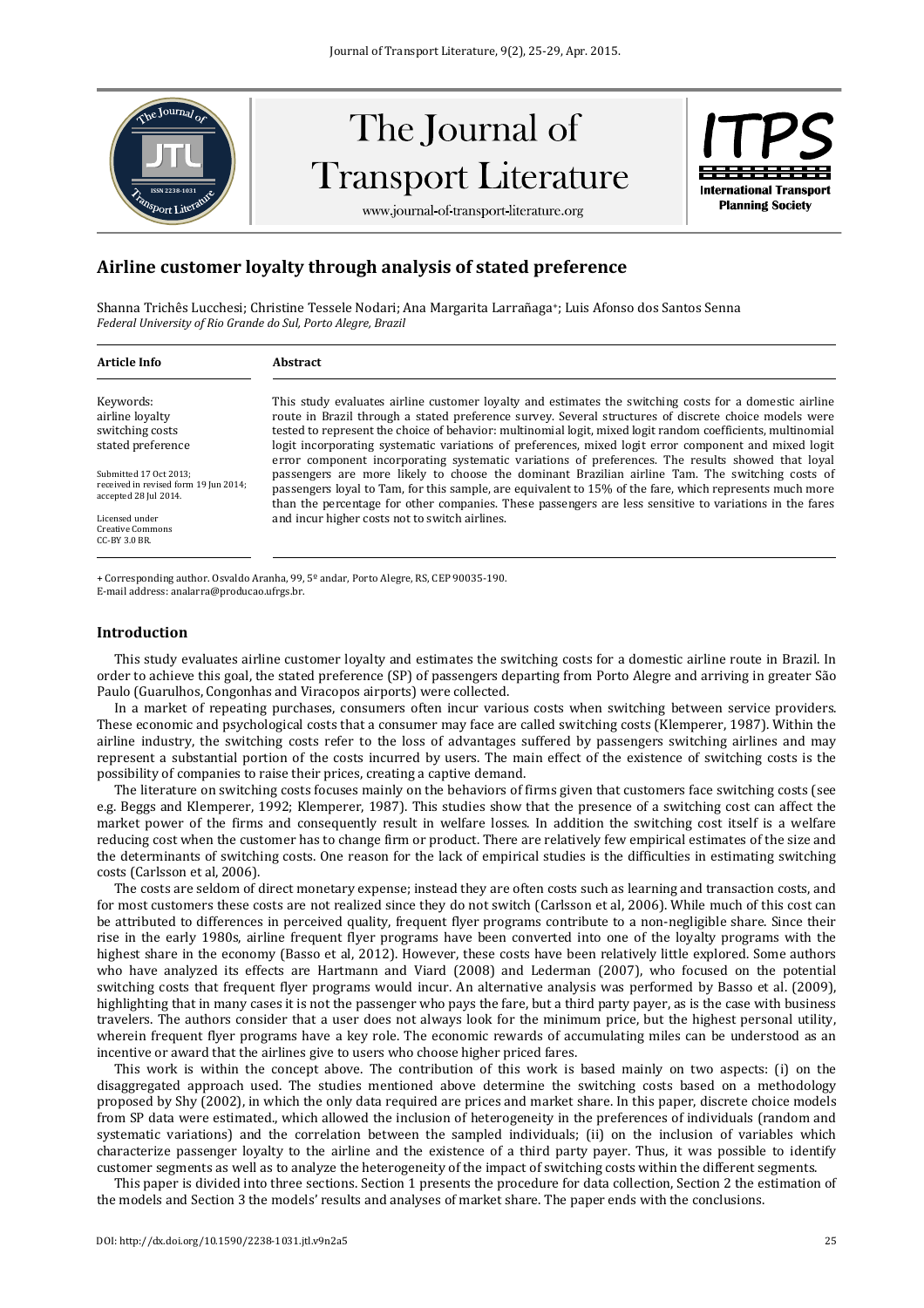## **1. Setting and data collection**

This study considers customers' view of the route between São Paulo and Porto Alegre. This route is operated by five different companies: (i) Tam (ii) Gol (iii) Azul, (iv) Avianca, and (v) Pantanal. The first three operate more than 80% of the flights of this route under study and have significant national market share ANAC (2013), so these three were considered in this study. The surveyed data correspond to choices stated by clients of connecting flights between Porto Alegre and São Paulo. The interviews were carried out face-to-face at the boarding gate of Salgado Filho airport in Porto Alegre, in May, 2013. A random sample of 258 passengers, waiting for boarding or arriving, was collected.

We used stated preference techniques (SP) for the data collection, which use experimental designs to construct hypothetical alternatives proposed to the respondents (Ortúzar and Willumsen, 2011; Hensher, 1994). An advantage of SP techniques is the possibility of determining the importance of factors which are difficult to measure, as airline loyalty.

The survey was based on a full factorial design (Kocur et al., 1982), considering price as an attribute in the choice of an airline, presented in 3 levels. We defined the choices of scenarios in order to avoid any bias in the responses, creating hypothetical but realistic situations, developing a set of scenarios for different fare values.

The study comprised a total of 10 choice scenarios. Each scenario provided the respondent with different fare values associated with the three different companies operating the route Porto Alegre - São Paulo, as equally done in Nodari (1996). On each card, two companies have a base value, while the value of the third one differs. In order to analyze the sensitivity to price changes, three sets of cards with low variations (σb=R\$ 10.00), mean changes (σb =R\$ 30.00) and high variations (σb=R\$ 70.00) were made. Figure 1 shows the price levels of each card

|      |  |                                                                |  |  |                                                                     | Card 1 Card 2 Card 3 Card 4 Card 5 Card 6 Card 7 Card 8 Card 9 Card 10 |
|------|--|----------------------------------------------------------------|--|--|---------------------------------------------------------------------|------------------------------------------------------------------------|
| Tam  |  |                                                                |  |  | BASE BASE BASE BASE BASE BASE $-2\sigma$ $-1\sigma$ $+1\sigma$ BASE |                                                                        |
| Gol  |  | BASE BASE BASE $-2\sigma$ $-1\sigma$ $+1\sigma$ BASE BASE BASE |  |  |                                                                     | <b>BASE</b>                                                            |
| Azul |  | $-2\sigma$ $-1\sigma$ $+1\sigma$ BASE BASE BASE BASE BASE      |  |  | BASE                                                                | <b>BASE</b>                                                            |
|      |  |                                                                |  |  |                                                                     |                                                                        |

**Figure 1 - Design of the price levels in the survey cards** 

The base values were defined through a fare survey. Additionally, a questionnaire was applied, containing information about the individuals surveyed. Respondents were asked about the frequency of travel, the most frequent reasons for travel, who paid for the ticket (the passenger himself or a third party) and airline loyalty.

#### **2. Estimation of discrete choice models**

Discrete choice models based on the random utility theory were used to determine the effect of customer loyalty on the choice of an airline. The multinomial logit (MNL) (McFadden, 1974) is one of the simplest models of discrete choice and also the most used. It is based on the assumption that the random term of the utility function is identically and independently distributed according to a Gumbel distribution. This assumption for the distribution of residuals is rather simplistic, once they depend on the hypothesis of independence and homoscedasticity of the residues (Ben-Akiva et al, 2003). A series of models with more flexible structures has been proposed to allow the estimation of models with correlation between alternatives and structures, variations of MNL, as Hierarchical logit models (Williams, 1977) and cross-nested logit (Vovsha, 1997). The traditional way to capture heterogeneity of preferences in discrete choice models has been the inclusion of systematic variations of preferences (Train, 2009; Ortúzar and Willumsen, 2011). However, there are factors influencing preferences that are unobservable or difficult to measure. In recent years, the use of mixed logit - ML (Brownstone and Train, 1999), has been increasing, allowing the incorporation of variations in unobservable preferences. These models imply an independently and identically distributed random term according to a Gumbel distribution - as well as the MNL -, but with an additional random component, which permits to work with greater flexibility. Depending on the assumptions considered on the various random terms it is possible to model correlation and heteroscedasticity (Brownstone and Train, 1999). In order to characterize the heterogeneity of individuals more accurately, Bhat (1998) proposed an approach that allows the consideration of the existence of heterogeneity, both systematic and random. Thus, mixed models with systematic variation preferences began to be studied.

In this work various structures of discrete choice models were tested in order to verify changes in the tastes of the individuals that make up the sample, better agreement of the model to the data collected and seeking to represent the most appropriate choice behavior. In all structures linear utility functions were used in the parameters, the usual practice in modelling transport demand (Ben-Akiva and Lerman, 1995, Silva et al, 2014, Murca et al, 2013). The model structures tested that showed better agreement with data were: (i) multinomial logit, (ii) multinomial logit with random coefficients, (iii) multinomial logit incorporating systematic variation of preferences, (iv) mixed logit with the error component case, and (v) mixed logit error component incorporating systematic variations of preferences. These models are described below.

Initially simpler structures were tested, which estimated MNL models. The MNL considers the estimated parameters for the various fixed variables, which are the same for all individuals. Changes in the tastes and preferences of individuals may influence the choice of airline. These variations have been represented in models in two ways: (i) by assuming that preferences are randomly distributed in the population, and (ii) by incorporating systematic variations of preferences. In the first case, mixed logit random coefficients models (LRC) were estimated. The LRC models allow the coefficients of the attributes of the alternatives to vary within the population, following a given probability distribution. Assuming the distribution is known (e.g., normal, log normal, triangular), the model returns the estimators of the parameters that define this distribution, such as mean and variance. Three distributions were tested to specify a random coefficient model (normal, log normal and triangular). The normal distribution presented better goodness of fit than the others (Table 1 next section).

Subsequently, multinomial logit models were estimated incorporating systematic variations in relation to the passenger's airline loyalty and in relation to ticket paid by the passenger or third parties. The inclusion of these systematic variations allowed the study of the effect of variations in the fare within the different categories of passengers defined (loyal and non-loyal; who paid for the ticket). Binary variables were used to categorize individuals in the sample.

The responses of the same individual to a stated preference survey may be correlated, which is called Panel Effect. MNL models and LRC do not represent this effect, so it is necessary to include an additional term that represents the panel effect.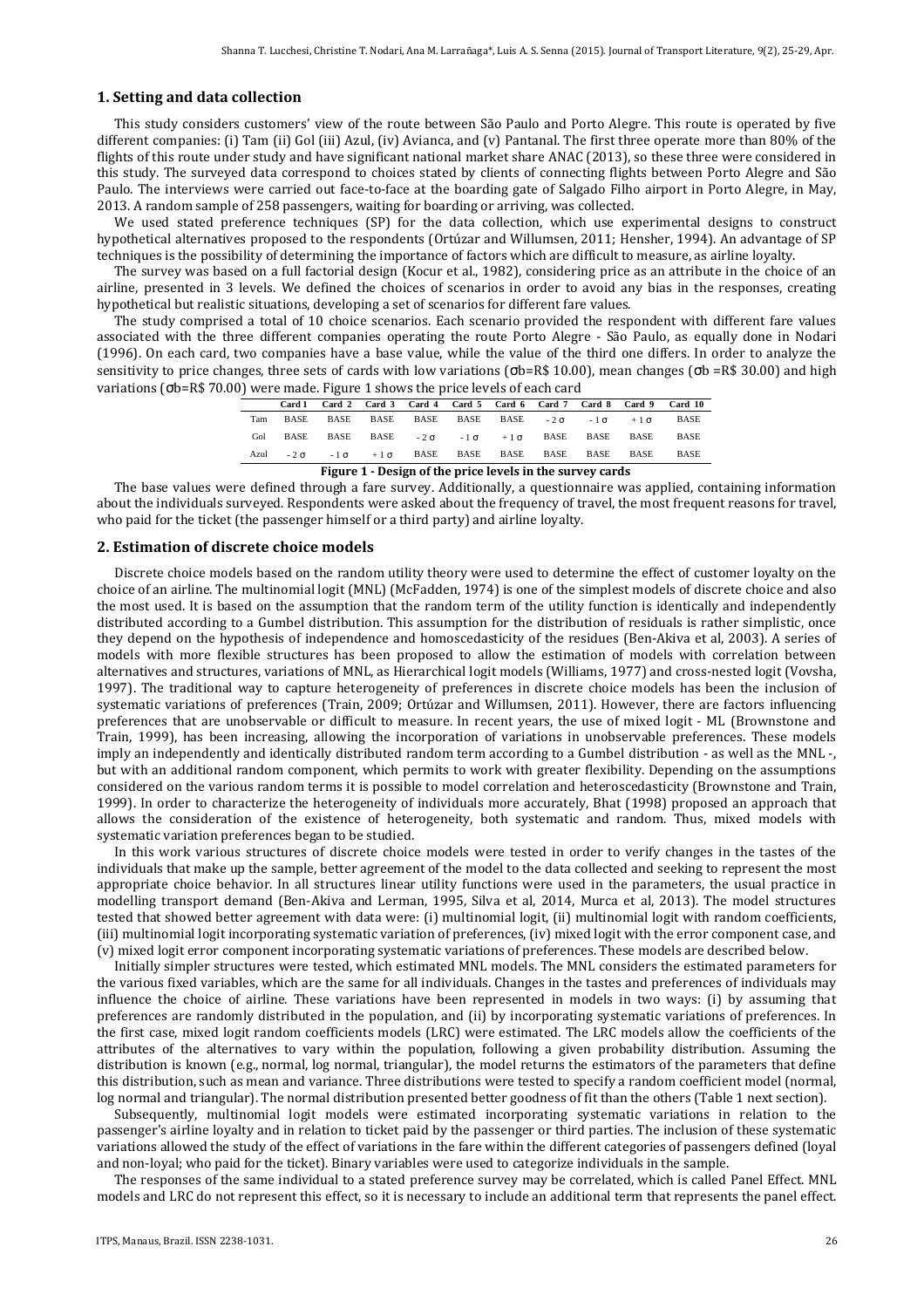Thus, mixed logit error component (EC) models have been estimated to represent this effect. Variations of the preferences of individuals were added to the EC models. Terms were included in the utility function to represent the correlation between responses from the same individual (panel effect) and heterogeneity among individuals (systematic variations of preferences).

In order to control endogeneity we used a standard SP experiment (instead of a pivoting procedure), where the alternatives are constructed without regard to the respondent's choice in the RP setting (Train and Wilson, 2008). The classical form of endogeneity arises in random utility models if variables that enter systematic utility components are correlated with random utility components, such as some relevant product attributes might be omitted in product characterizations (Louviere et al, 2005). In stated preference settings researchers have designed choice sets that individuals face on given choice occasions and omitted variables are supposed to be equal in all the experiments. This tends to eliminate the presence of endogeneity.

## **3. Analysis of results**

The responses of the survey showed that the most common reason for traveling is tourism (47%) followed by business (35%). Most respondents (61%) paid for their own ticket. Some of them do not always travel with the same airline (42%). In case of tickets paid by the company (26% of respondents), the predominance of non-loyal passengers (22%) is also noted. Regarding the frequency of travel, 71% travel less than once a month, while 19% travel from 1 to 3 times a month and 10% travel more than 3 times a month. Table 1 summarizes the results of estimating the models of airline choice.

| Table 1 - Results of the models of airline choice |                          |                          |                          |                |                                     |          |                          |                   |                          |          |                          |          |                          |                   |
|---------------------------------------------------|--------------------------|--------------------------|--------------------------|----------------|-------------------------------------|----------|--------------------------|-------------------|--------------------------|----------|--------------------------|----------|--------------------------|-------------------|
|                                                   | MNL(1)                   |                          | <b>LRC</b>               |                | MNL(2)                              |          | MNL(3)                   |                   | EC(1)                    |          | EC(2)                    |          | EC(3)                    |                   |
| <b>Variable</b>                                   | Coef.                    | Stat-t                   | Coef.                    | Stat-t         | Coef.                               | Stat-t   | Coef.                    | Stat <sub>t</sub> | Coef.                    | Stat-t   | Coef.                    | Stat-t   | Coef.                    | Stat <sub>t</sub> |
| Fare                                              |                          |                          |                          |                |                                     |          |                          |                   |                          |          |                          |          |                          |                   |
| Fare A                                            | $-0.038$                 | $-20.97$                 | $-0.038$                 | $-18,01$       | $-0.039$                            | $-21,32$ | $-0.038$                 | $-20.96$          | $-0,092$                 | $-19,4$  | $-0,094$                 | $-20,11$ | $-0.093$                 | $-20,37$          |
| Fare G                                            | $-0.04$                  | $-21,34$                 | $-0.04$                  | $-14,5$        | $-0.042$                            | $-21,97$ | $-0.04$                  | $-21,32$          | $-0.093$                 | $-19.9$  | $-0.098$                 | $-20,11$ | $-0.093$                 | $-20,89$          |
| Fare_T                                            | $-0.035$                 | $-19.5$                  | $-0.036$                 | $-18,17$       | $-0.038$                            | $-20,73$ | $-0.037$                 | $-19,66$          | $-0.085$                 | $-16,89$ | $-0,093$                 | $-19,36$ | $-0.091$                 | $-17,97$          |
| <b>Airline</b> loyalty                            |                          |                          |                          |                |                                     |          |                          |                   |                          |          |                          |          |                          |                   |
| Loya_ $G$ (-1,0)                                  | 0,287                    | 2,22                     | 0,287                    | 2,22           |                                     |          | 0,287                    | 2,21              | 0,796                    | 1,65     |                          |          | 0.789                    | 1,65              |
| Loya_T $(1,0)$                                    | 0,739                    | 6,79                     | 0,697                    | 6,44           |                                     | ÷        | 0,734                    | 6,75              | 1,98                     | 3,25     |                          |          | 1,98                     | 3,36              |
| Payment (third payer or passanger)                |                          |                          |                          |                |                                     |          |                          |                   |                          |          |                          |          |                          |                   |
| Pay. $T(1,0)$                                     | 0,451                    | 4,47                     | 0,462                    | 4,52           | 0,435                               | 4,3      | ä,                       | ÷,                | 1,3                      | 2,45     | 1,18                     | 2,47     | $\overline{\phantom{a}}$ | ×,                |
| <b>Trip frequency</b>                             |                          |                          |                          |                |                                     |          |                          |                   |                          |          |                          |          |                          |                   |
| Freq. $G(-1,0)$                                   | $-0,48$                  | $-3,58$                  | $-0,509$                 | $-3,72$        | $-0,486$                            | $-3,59$  | $-0.481$                 | $-3,57$           | $-1,47$                  | $-2,49$  | $-1,72$                  | $-2,87$  | $-1,48$                  | $-2,5$            |
| Freq. $T(1,0)$                                    | $-0,392$                 | $-3,11$                  | $-0.388$                 | $-3,08$        | $-0.387$                            | $-3.04$  | $-0.414$                 | $-3,34$           | $-0.972$                 | $-1.6$   | $-1,3$                   | $-2,01$  | $-0.943$                 | $-1,4$            |
| <b>Interaction</b>                                |                          |                          |                          |                |                                     |          |                          |                   |                          |          |                          |          |                          |                   |
| LG *FG                                            |                          |                          |                          | ٠              | 0,006                               | 4,55     |                          |                   |                          |          | 0,021                    | 4,66     |                          |                   |
| $LT * FT$                                         |                          |                          |                          |                | 0,008                               | 8,66     |                          |                   |                          |          | 0,028                    | 6,17     |                          |                   |
| $PT * FT$                                         |                          |                          |                          |                |                                     | ä,       | 0.003                    | 4,42              |                          |          |                          | ä,       | 0.01                     | 2,63              |
| Constant T                                        | $-0.276$                 | $-1.65$                  | $-0.195$                 | $-1.6$         | $-0.085$                            | $-1,56$  | 0.01                     | 1.6               | $-0.634$                 | $-1.6$   | ä,                       | ٠        | ä,                       | ä,                |
| Sigma painel                                      | $\blacksquare$           | $\overline{a}$           | $\overline{a}$           | $\overline{a}$ | $\overline{a}$                      | ä,       | L.                       | ÷,                | 2,89                     | 15,93    | 2,88                     | 15,94    | 2,89                     | 16,02             |
| Sigma.Fare A                                      |                          | ä,                       | 0,001                    | 1,7            |                                     |          |                          |                   |                          |          |                          |          |                          |                   |
| Sigma.Fare G                                      |                          |                          | $-0,002$                 | $-0,56$        |                                     |          |                          |                   |                          |          |                          |          |                          |                   |
| Sigma.Fare_T                                      |                          | $\overline{\phantom{m}}$ | $\mathbf{0}$             | 0,44           |                                     | ä,       |                          | ä,                |                          | ÷.       |                          |          |                          |                   |
|                                                   | $*L(log)=-$<br>2124.11   |                          | $*L(log)=-$<br>2124,13   |                | $*L(log)=-$<br>2106.201             |          | $*L(log)=-$<br>2124,509  |                   | $*L(log) = -$<br>1445.63 |          | $*L(log)=-$<br>1430,70   |          | $L(log) = -1445,23$      |                   |
|                                                   | Pseudo- $R^2$ =<br>0,251 |                          | Pseudo- $R^2$ =<br>0,251 |                | Pseudo- $R^2$ =<br>0,250            |          | Pseudo- $R^2$ =<br>0,250 |                   | Pseudo- $R^2$ =<br>0,490 |          | Pseudo- $R^2$ =<br>0,495 |          | Pseudo- $R^2$ = 0,490    |                   |
| $L(\log) = Likelihood(\log)$                      |                          |                          | $G = Gol$                |                | T=Tam A=Azul L=Loyalty F=Fare P=Pay |          |                          |                   |                          |          |                          |          |                          |                   |

MNL(1):multinomial logit; LRC:logit random coefficients; MNL (2):multinomial logit with systematic variation preferences in relation to the passenger's airline loyalty; MNL (3):multinomial logit with systematic variation preferences in relation to who paid the ticket- passenger or third parties -; EC (1):mixed

logit error component with panel effect; EC (2) mixed logit error component with panel effect and systematic variation preferences in relation to the passenger's airline loyalty and EC (3):mixed logit error component with panel effect and systematic variation preferences in relation to who paid the ticket.

The adjustment of the first four models (Table 1), MNL, LRC, MNL (2) and MNL (3), is similar (Pseudo-R2 = 0.25). The variance estimators that define the distribution in LRC model were not significant, indicating homogeneity in the preferences of the individuals. The likelihood ratio test with 5% significance reveals that the addition of the error component in mixed models (panel effect) to the MNL model has a significant impact. They show better agreement with the data than previous models (Pseudo-R2 =0.49 and 0.495). Specific coefficients for companies Tam and Gol were used assuming that the effect of loyalty, frequency of travel and who paid for the ticket can affect all the alternatives differently.

#### **3.1. Fare effect**

The parameters relating to the fare had the expected negative sign in all estimated models, given that any increase in fare decreases the probability of choosing a particular airline. The values of these parameters allow us to state that passengers sampled are more sensitive to price changes of Gol and Azul airlines than to changes in the price of Tam fares.

#### **3.2. Airline loyalty effect**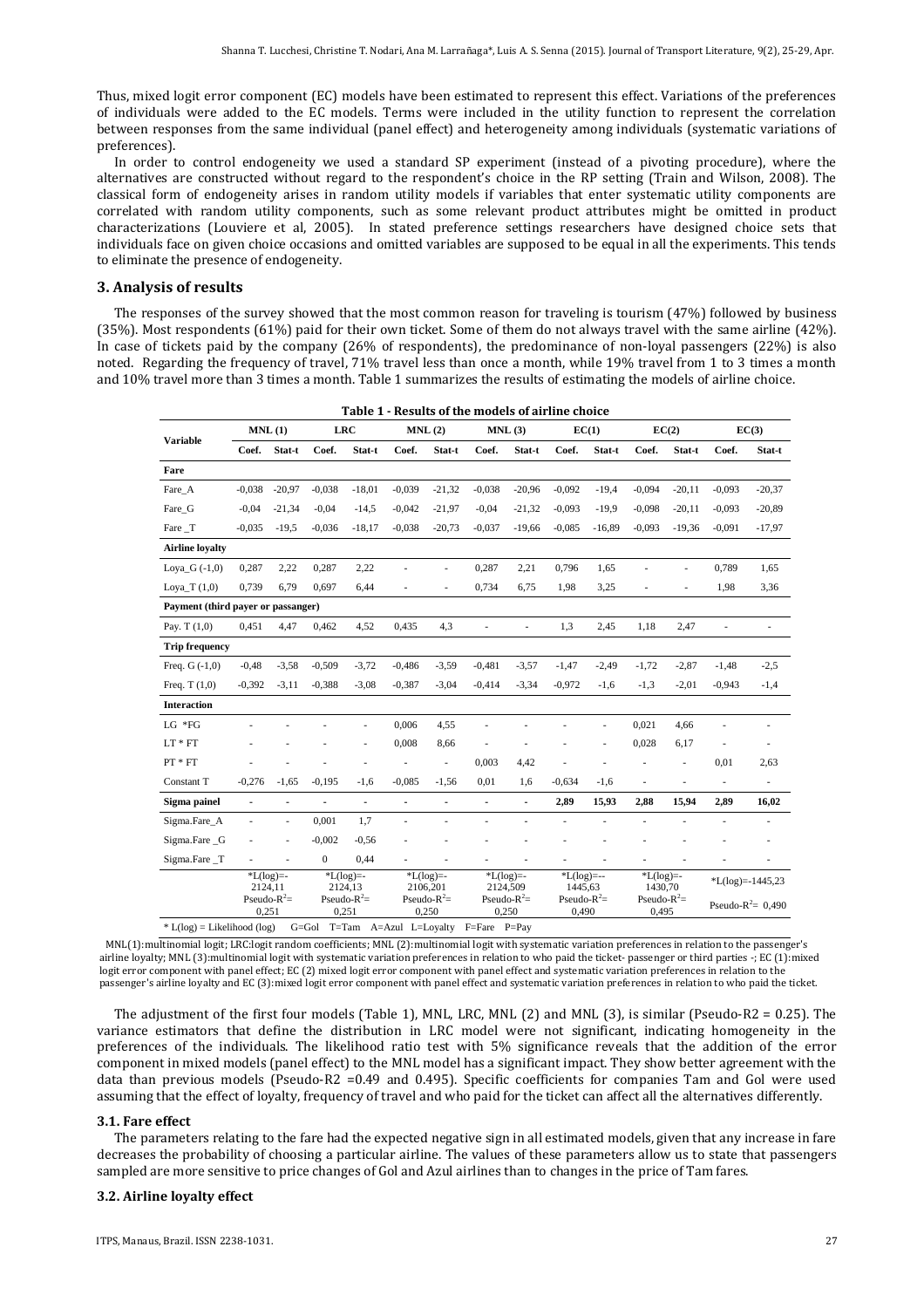The estimated models show that passengers traveling with the same company are more likely to choose Gol and Tam airlines than Azul. Furthermore, the estimated coefficients for the variables Loya Tam and Loya Gol also show us that the preference for Tam is significantly higher than that of Gol. This result may be due to the user's higher valuation towards Tam attributes in relation to other airlines. Factors such as perceived quality, service, and advantages offered by the company and frequent flyer programs were not included explicitly in the representative utility function. These factors may influence the preference for Tam with individuals sampled. So as to better study this effect, it is necessary to analyze the interaction effect shown below.

The inclusion of systematic variations of preferences regarding loyalty, presented in MNL (2) and EC(2) models, showed interesting results. The MNL model (2) incorporates a binary variable that represents the airline loyal traveler interacting with the fare variable. The EC model (2) incorporates this interaction and also the panel effect. In both models the interaction of these variables was significantly different from zero. The positive coefficient shows that companies with loyal passengers are less sensitive to fare variations. The frequent flyer plans probably have an important effect on this result. The economic rewards of earning miles with the same company can be compensated with the fare difference. The biggest impact of this interaction is observed with Tam. Studies by Lederman (2007) and Hartamann and Viard (2008) analyzed the effect of frequent flyer plans and user loyalty, verifying the economic losses that users would have if switched airlines.

## **3.3. Effect of the existence of a third payer**

The results of all models show that when the ticket is paid by the passenger the probability of choosing Tam instead of Azul or Gol decreases. This can occur because their fares are in general higher than other companies'. The inclusion of systematic variations of preferences in relation to the payment of the ticket was presented in MNL models (3) and EC (3). The MNL model (3) incorporates a dummy variable representing the ticket paid by third parties (a company, according to most respondents) interacting with the fare variable. The variable Pay\_Tam represents the business traveler, in which case the ticket is usually paid by the company. The EC model (3) incorporates the effect panel in addition to this interaction. The interaction of these variables was significant in both models, with a positive coefficient. Passengers who pay for their own ticket are more sensitive to fare variations. Thus, it is possible to verify the impact of a third party paying for the ticket. This result coincides with those found in other studies. Several authors found that business travelers tend to value travel time more than ticket fare (Alves and Strambi, 2011; Tsamboulas and Nikoleris, 2008.). Basso et al. (2009) observed that passengers who do not pay the fare do not always look for the minimum price but the alternative that promotes greater individual utility.

#### **3.4. Effect of trip frequency**

The parameters related to the frequency of travel showed a negative sign in all the models estimated which indicates that frequent passengers have less probability than not frequent passengers of choosing the Tam and Gol alternative (Azul alternative was normalized to zero). Frequent passengers are more likely to choose Azul rather than other companies. Passengers flying more often have different perceptions about the service offered. The results favoring Azul may be due to the fact, for example, that aircraft operated by the company have more room between seats (ANAC, 2013). It is imperceptible to passengers who do not fly often in a month, but it is uncomfortable when there is a regular need.

#### **3.5. Market share and switching costs**

From the discrete choice models estimated it is possible to estimate the market share of each company and determine switching costs. By selecting the EC model (2), which showed better agreement with the data, the market shares of the three companies in different fare scenarios were estimated. These estimates were calculated by the method of enumeration sample, using the Biogeme software (Bierlaire, 2008). Figure 2 shows the probability of choice as the fare changes, to interviewees who are both loyal and non-loyal to Tam.



**Figure 2 - Probability of airline choice for Tam fare variation a) for non-loyal passengers b) for loyal passengers** 

It is possible to notice that any increases in Tam fares - represented by the light grey line in the figure - decrease the probability of choosing this company. Tam loyal passengers are willing to incur greater costs not to switch companies than non-loyal ones. The switching costs for loyal passengers 5% of the ticket fare. From this percentage onwards, loyal passengers will switch to Azul, but only would for Gol if the fare suffered an increase of 21%.

Similar analyses were performed for Azul fare variations. The results showed that Azul loyal passengers are not willing to incur switching costs to stay with the company. This result is expected by observing Figure 2.a. It is also possible to observe that the largest initial share in the base scenario is Gol's (23%) compared to Azul (21%) for loyal passengers. Thus, it is expected that any increases in Azul fares (keeping the other airline fares constant), decrease the probability of choosing this company even further. Therefore, for loyal passengers the probability of choosing Azul would always remain smaller than other airlines, with no switching point from Azul to another company.

#### **Conclusion**

This study evaluated airline loyalty, estimating the switching costs for companies Gol, Azul and Tam with passengers traveling between Porto Alegre and São Paulo. Several model structures were tested, showing similarity in their effects on the explanatory variables. Among the estimated models, the mixed logit model of error component incorporating systematic